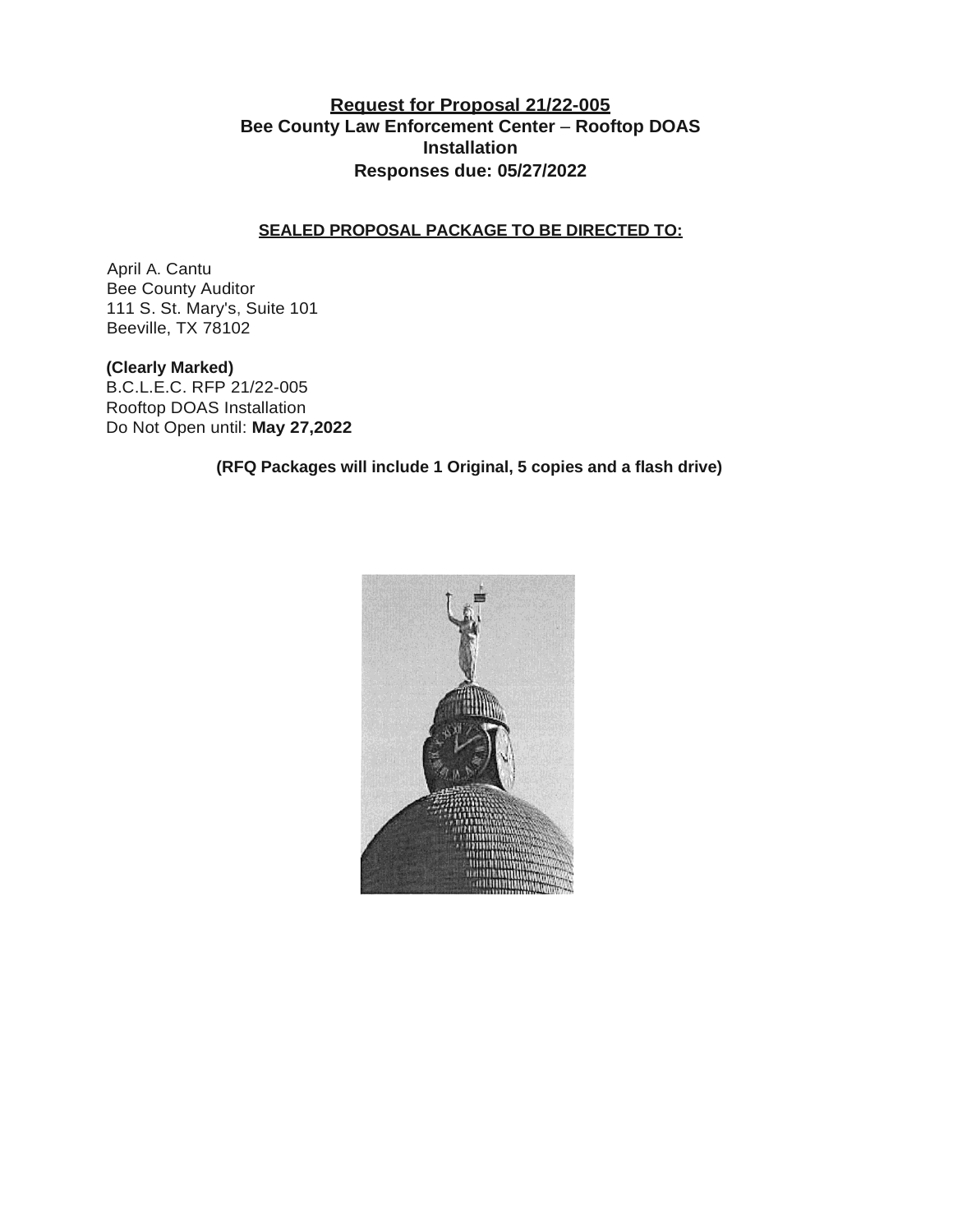# **Table of Content**

| $\bullet$<br>$\bullet$ | Packet instructions<br>Table of contents      | Page 1<br>Page 2 |
|------------------------|-----------------------------------------------|------------------|
| $\bullet$              | Coversheet                                    | Page 3           |
| $\bullet$              | Scope of Work                                 | Page 4           |
| $\bullet$              | <b>Project Description attached</b><br>packet | Page 5           |
| $\bullet$              | <b>Conflict of Interest Questionnaire</b>     | Page 6 and 7     |
|                        |                                               |                  |
| $\bullet$              | Calendar                                      | Page 8           |
|                        |                                               | Page 9           |
| $\bullet$              | <b>Evaluation Criteria</b>                    |                  |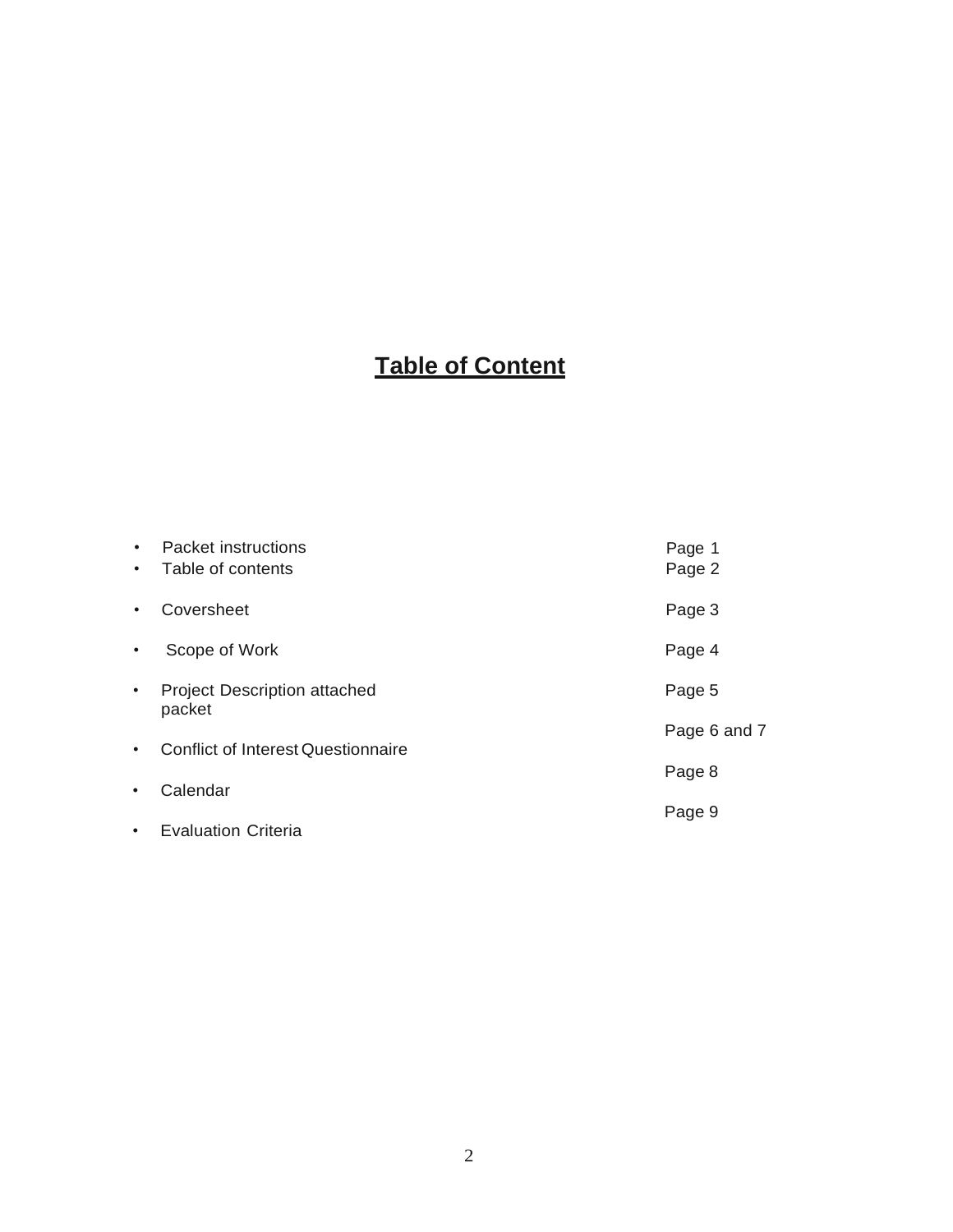## **Request for Proposal BCLEC: 21/22-005 Rooftop DOAS Installation RFP COVER SHEET**

#### **To be completed by the Entity and the Officer with authority to commit for the Entity are:**

|                                                                                                               | Print Name: <u>_______________________________</u>                                                                                                                                                                             |  |
|---------------------------------------------------------------------------------------------------------------|--------------------------------------------------------------------------------------------------------------------------------------------------------------------------------------------------------------------------------|--|
|                                                                                                               | Title: The contract of the contract of the contract of the contract of the contract of the contract of the contract of the contract of the contract of the contract of the contract of the contract of the contract of the con |  |
|                                                                                                               |                                                                                                                                                                                                                                |  |
| Phone: 2008 2010 2020 2020 2020 2021 2021 2022 2021 2022 2021 2022 2022 2022 2021 2021 2022 2022 2021 2021 20 |                                                                                                                                                                                                                                |  |

This Submittal is from a/an ( ) individual ( ) partnership ( ) corporation organized and existing under the laws of the State of Texas.

The Entity's federal identification number is:

The Undersigned certifies that to the best of their knowledge:

( ) There is no officer or employee of Bee County who has, or whose relative has, a substantial interest in any contract award subsequent to this proposal.

( ) The names of any and all public officers or employees of Bee County have, or whose relative has, a substantial interest in any contract award subsequent to this submission are identified by name as part of this submittal.

The Undersigned further certifies that the Entity **is** or **is not** currently debarred,

suspended or proposed for debarment by any federal agency. The undersigned agrees to notify Bee County of any change in this status, should one occur, until such time as an award has been made under this action.

Date: \_ Entity Name:

By:

Printed Name: University of Printed Name: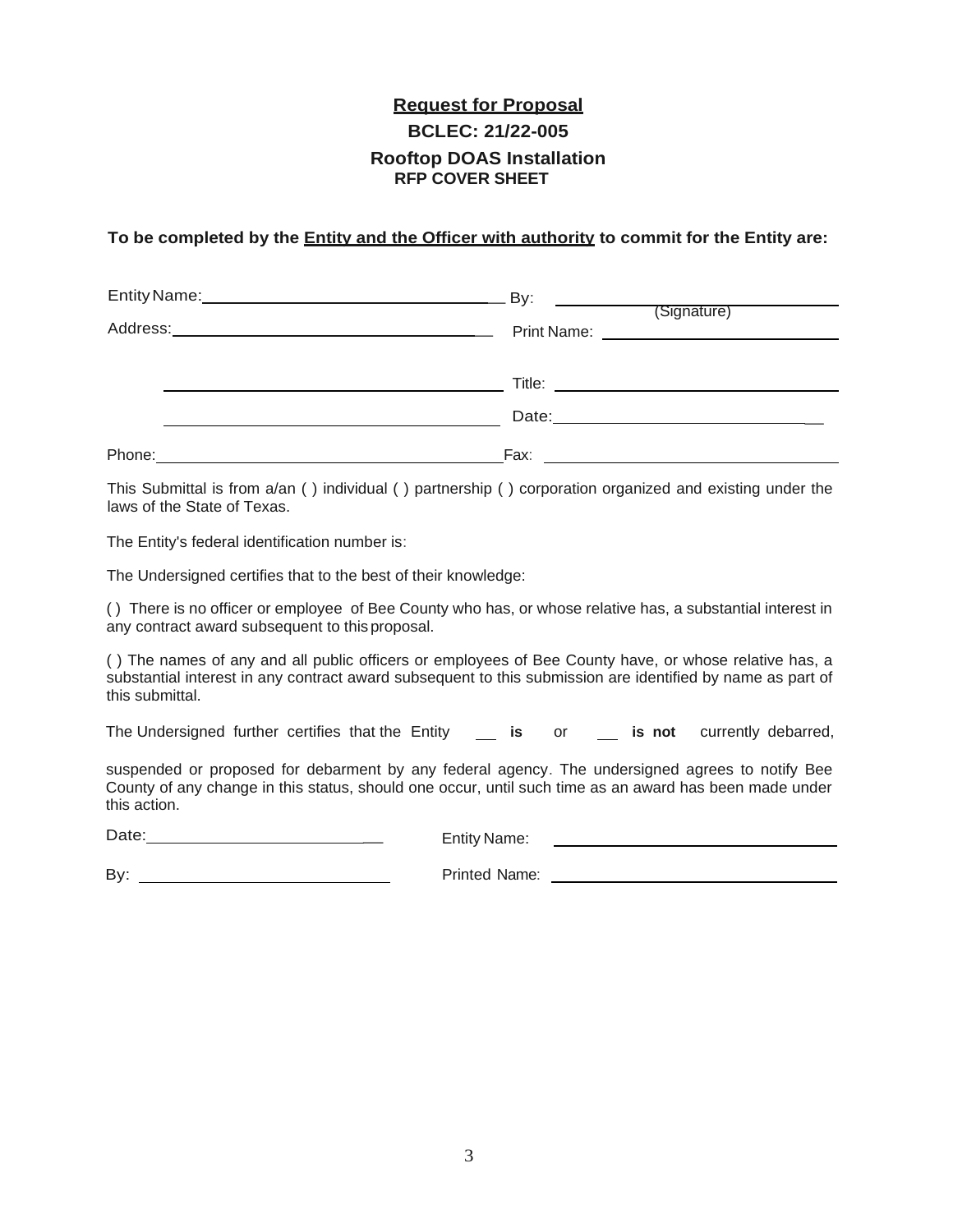## *Bee County Law Enforcement Center: Rooftop DOAS Installation:*

. Bee County Scope of Work:

Furnish and install a total of 4 DOAS systems as described below and attached to this document

• Jail DOAS – Provide heat pump DOAS package unit with hot gas reheat. Unit shall have horizontal discharge for roof mounted ductwork to be connected to existing outside air intakes on roof mounted package equipment. See schedule for DOAS-1 (2,250 CFM), DOAS-2 (1,860 CFM) and DOAS-3 (1,870 CFM) on attached sheets. Convenience outlets not required since all equipment is within 25' of existing convenience outlet.

• Sheriff's Office DOAS – Remove SEF-1. Provide a heat pump DOAS package unit with hot gas reheat. Unit shall have horizontal discharge to connect to existing supply fan curb opening. See schedule for DOAS-4 (1650 CFM) on attached sheets. Connect circuit serving SEF-1 to convenience outlet provided with unit.

• The four DOAS units will be served from a roof mounted wireway with 4 fusible disconnect switches. The wireway will be mounted on Unistrut and will be located at the closest DOAS unit to the electrical room. The feeders from the electrical room to the wireway will be run across the roof. The wireway feeder will originate from a new breaker in Distribution Panel SDP (space 9)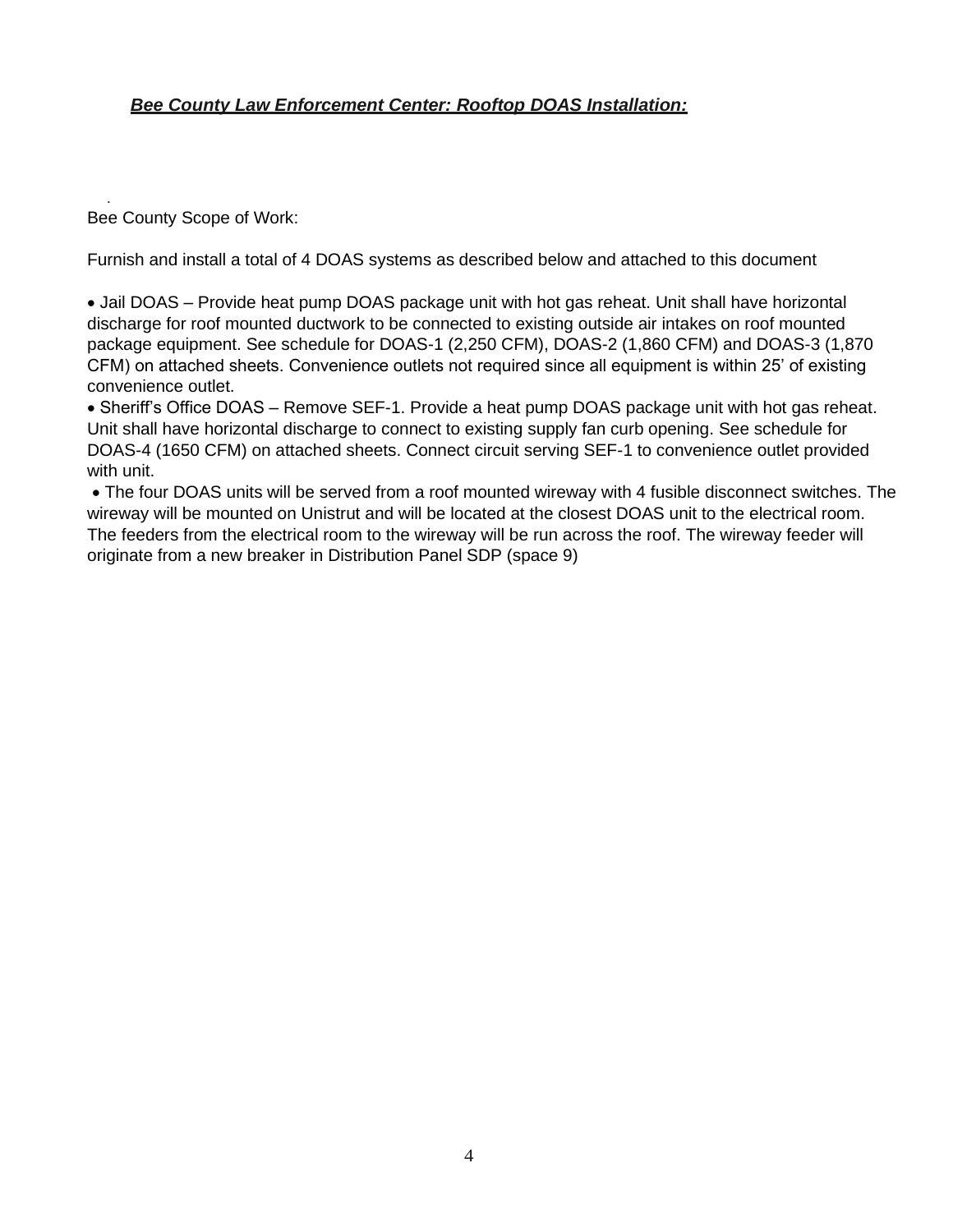### **Project Description:**

Please see attached documents**:**

**Attachment A: DOAS installation**

**Attachment B: Additional revised drawings**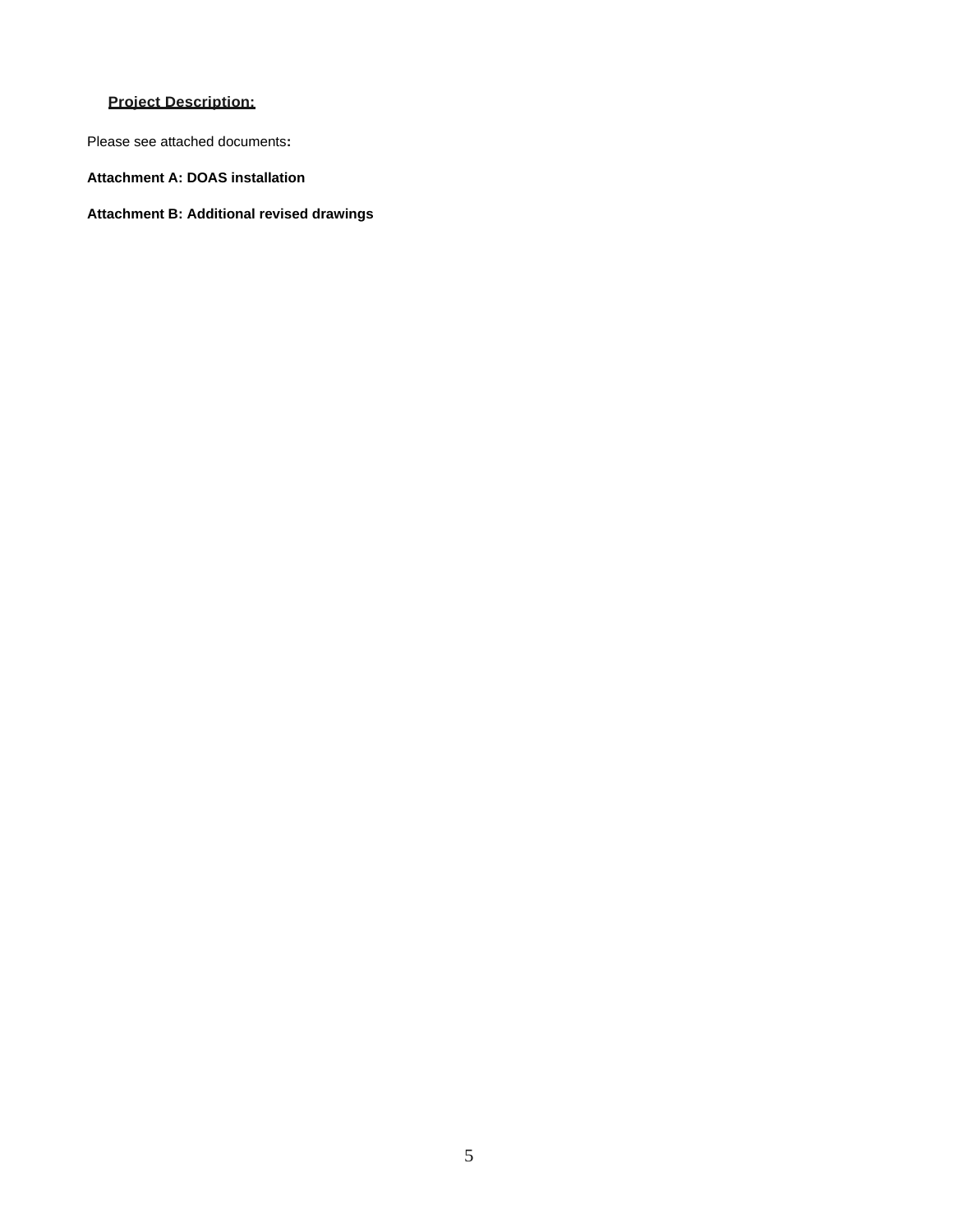|                | <b>CONFLICT OF INTEREST QUESTIONNAIRE</b><br>For vendor or other person doing business with local governmental entity                                                                                                                                                                                                                                                                                                                                                                                                                                                                                                                                                          | <b>FORM CIQ</b>                         |
|----------------|--------------------------------------------------------------------------------------------------------------------------------------------------------------------------------------------------------------------------------------------------------------------------------------------------------------------------------------------------------------------------------------------------------------------------------------------------------------------------------------------------------------------------------------------------------------------------------------------------------------------------------------------------------------------------------|-----------------------------------------|
|                | This questionnaire is being filed in accordance with chapter 176 of the<br>Local Government Code by a person doing business with the<br>governmental entity. By law this questionnaire must be filed with the<br>records administrator of the local government not later than the 7th<br>business day after the date the person becomes aware of facts that<br>require the statement to be filed. See Section 176.006, Local<br>Government Code. A person commits an offense if the person violates<br>Section 176.006, Local Government Code. An offense under this section<br>is a Class C misdemeanor.<br>1 I Name of person doing business with local governmental entity. | <b>OFFICE USE ONLY</b><br>Date Received |
| $\overline{2}$ | $D$ Check this box if you are filing an update to a previously filed questionnaire.<br>(The law requires that you file an updated completed questionnaire with the appropriate filing authority not later than<br>September 1 of the year for which an activity described in Section 176.006(a), Local Government Code, is pending<br>and not later than the 7th business day after the date the originally filed questionnaire becomes incomplete or<br>inaccurate.)                                                                                                                                                                                                          |                                         |
| 3              | Describe each affiliation or business relationship with an employee or contractor of the local governmental<br>entity who makes recommendations to a local government officer of the local governmental entity with respect<br>to expenditure of money.                                                                                                                                                                                                                                                                                                                                                                                                                        |                                         |
| $\overline{4}$ | Describe each affiliation or business relationship with a person who is a local government officer and who<br>appoints or employs a local government officer of the local governmental entity that is the subject of this<br>questionnaire.<br>Amended 01/13/2006 Amended 01/13/2006                                                                                                                                                                                                                                                                                                                                                                                           |                                         |

 $\mathbf{r}$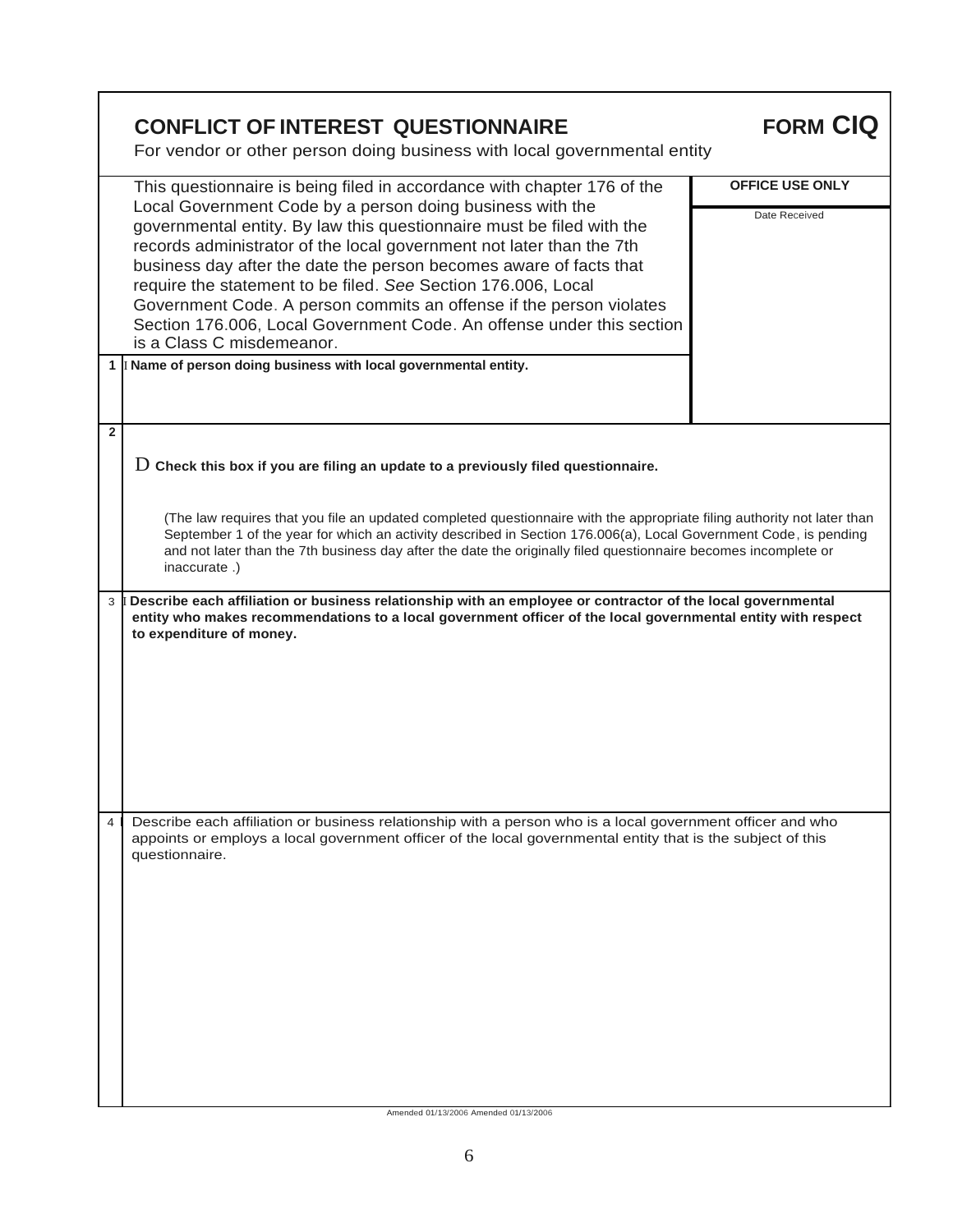|   | <b>FORM CIQ</b><br><b>CONFLICT OF INTEREST QUESTIONNAIRE</b><br>Page 2<br>For vendor or other person doing business with local governmental entity                                                                                     |
|---|----------------------------------------------------------------------------------------------------------------------------------------------------------------------------------------------------------------------------------------|
| 5 | Name of local government officer with whom filer has affiliation or business relationship. (Complete this section<br>only if the answer to A, B, or C is YES.)                                                                         |
|   | This section, item 5 including subparts A, B, C & D, must be completed for each officer with whom the filer has affiliation<br>or business relationship. Attach additional pages to this Form CIQ as necessary.                        |
|   | A. Is the local government officer named in this section receiving or likely to receive taxable income from the filer of the<br>questionnaire?                                                                                         |
|   | $D$ Yes $D$ No                                                                                                                                                                                                                         |
|   | B. Is the filer of the questionnaire receiving or likely to receive taxable income from or at the direction of the local<br>government officer named in this section AND the taxable income is not from the local governmental entity? |
|   | $\Box$ Yes<br><b>No</b>                                                                                                                                                                                                                |
|   | C. Is the filer of this questionnaire affiliated with a corporation or other business entity that the local government officer<br>serves as an officer or director, or holds an ownership of 10 percent or more?                       |
|   | $0$ No<br>$\Box$ Yes                                                                                                                                                                                                                   |
|   | D. Describe each affiliation or business relationship.                                                                                                                                                                                 |
|   |                                                                                                                                                                                                                                        |
|   |                                                                                                                                                                                                                                        |
| 6 | Describe any other affiliation or business relationship that might cause a conflict of interest.                                                                                                                                       |
|   |                                                                                                                                                                                                                                        |
|   |                                                                                                                                                                                                                                        |
| 7 |                                                                                                                                                                                                                                        |
|   | Signature of person doing business with the governmental entity<br>Date                                                                                                                                                                |

٦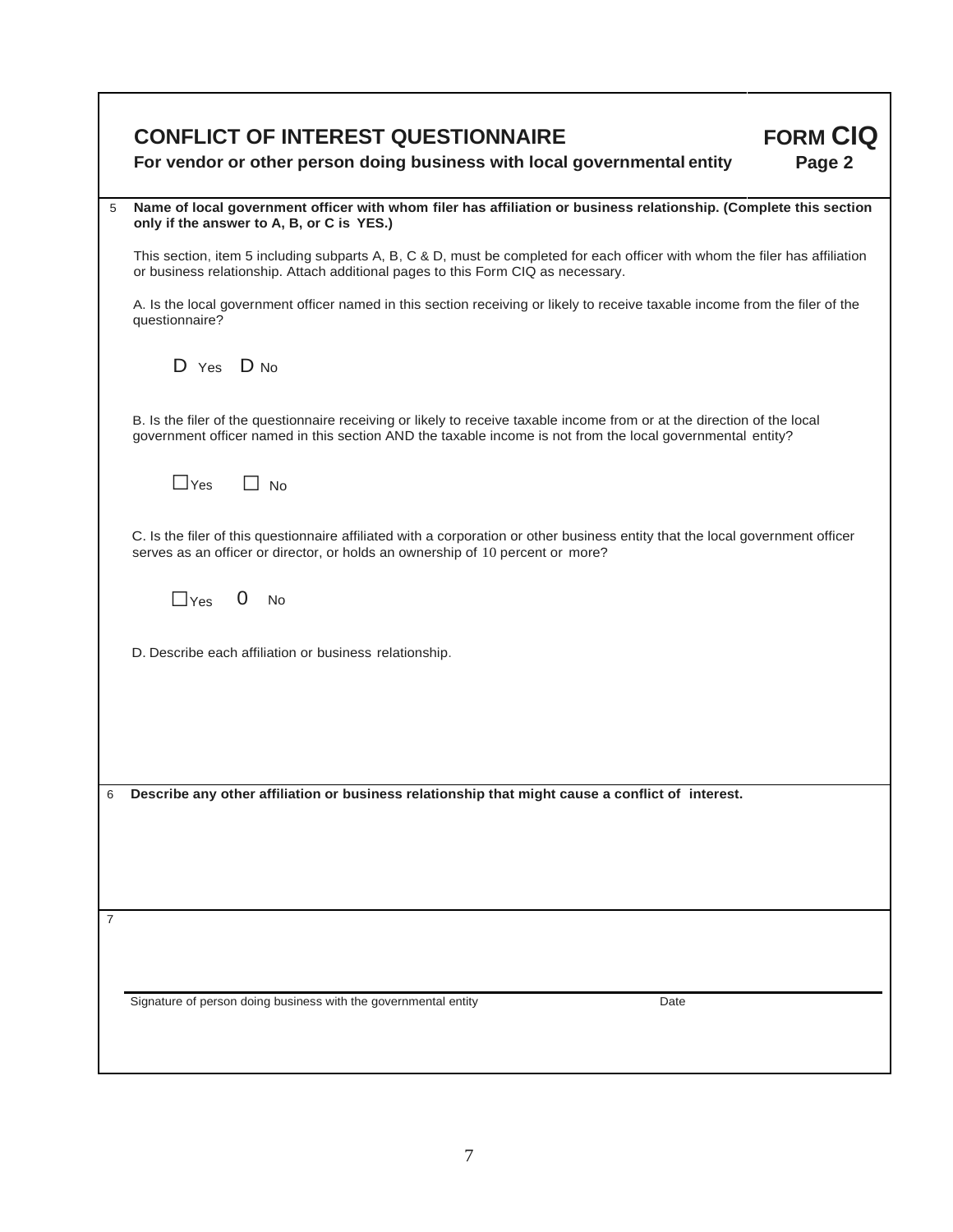## **CALENDAR OF EVENTS**

Listed below are the dates and times by which stated actions must be taken or completed. If Bee County determines in its sole discretion that it is necessary to change any of the dates and times, Bee County will issue a written addendum to this RFP, via website

| DATE/<br><b>TIME</b>                          | <b>ACTION</b>                                                                                                                                                                                             |
|-----------------------------------------------|-----------------------------------------------------------------------------------------------------------------------------------------------------------------------------------------------------------|
| <b>Tuesday April</b><br>26,2022               | Request for Proposal documents to be released to Respondents on Bee<br>County website: www.co.bee.tx.us                                                                                                   |
| <b>Thursday April</b><br>28 and May<br>5,2022 | Legal Advertisement for RFP 21/22-005                                                                                                                                                                     |
| <b>Friday May</b><br>13,2022                  | Last day and time for Respondents to submit only written communications,<br>inquiries, and approved equivalents.<br>They must be E-MAILED to:<br>Veronica Saldana<br>Veronica.saldana@beecounty.texas.gov |
|                                               | Addenda, if any, Inquiries response will be by emailed to Respondents.<br>Response will also be online:<br>https://www.beecounty.texas.gov/rfp                                                            |
| Friday, May<br>27,2022@2:00p.m                | Deadline for submission<br>(Packet opening May 27,2022@2:15p.m.)                                                                                                                                          |
| <b>TBA</b>                                    | Special called Bee County Commissioner's Court to<br>take action on selected qualified Respondents                                                                                                        |